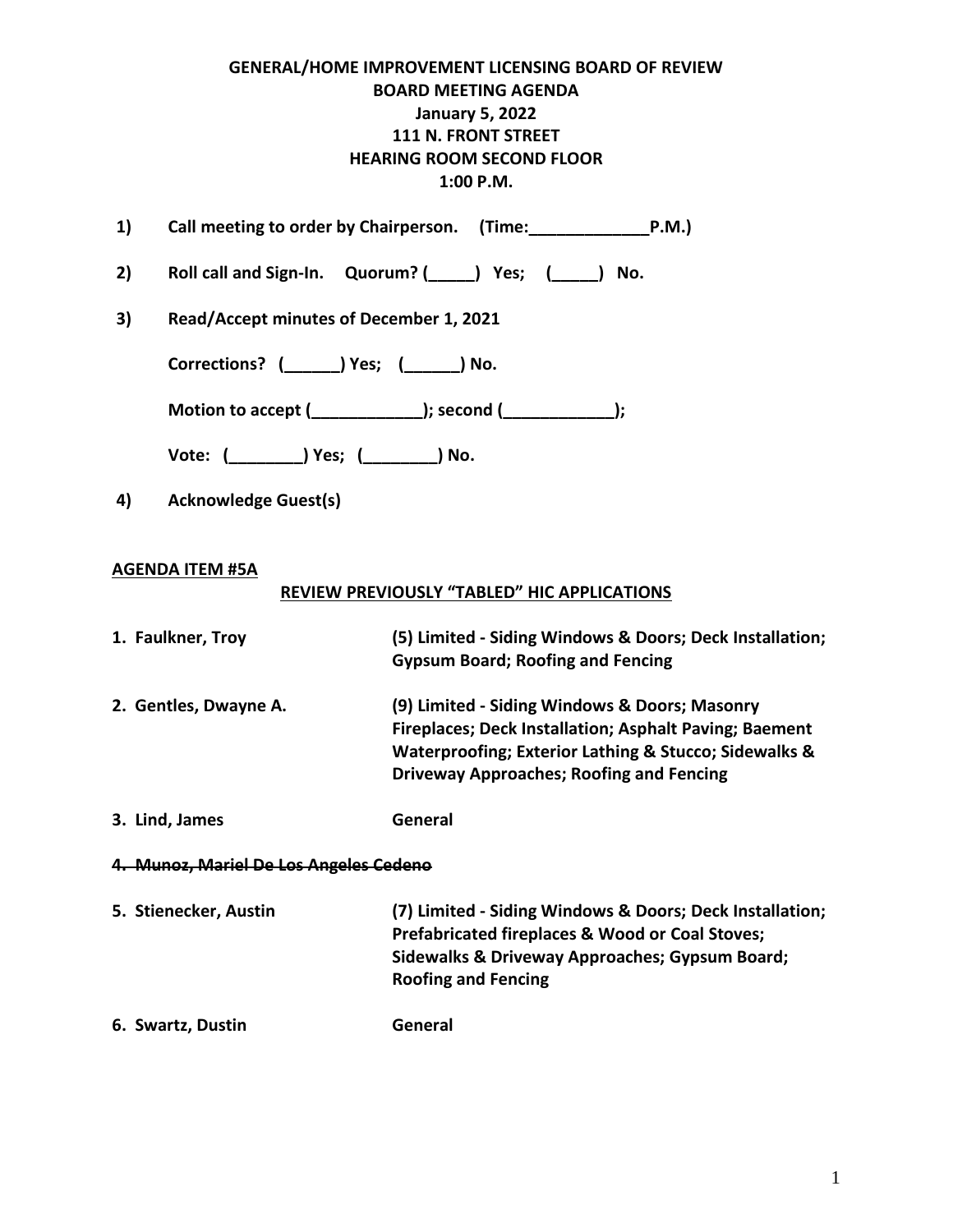#### **AGENDA ITEM #5**

#### **REVIEW "NEW" HIC APPLICATIONS**

#### **NAME LICENSE TYPE**

| 7. Teferra, Tinbit         | (2) Limited - Siding Windows & Doors and Roofing                                                                            |
|----------------------------|-----------------------------------------------------------------------------------------------------------------------------|
| 8. Caldwell, Tytus         | (2) Limited - Siding Windows & Doors and Roofing                                                                            |
| 9. Chayolla, Manuel        | <b>Limited - Roofing</b>                                                                                                    |
| 10. Gorman, Matthew        | (5) Limited - Siding Windows & Doors; Deck Installation;<br><b>Sidewalks &amp; Driveway Approaches; Roofing and Fencing</b> |
| 11. Johnson, Steve         | <b>Limited - Siding Windows &amp; Doors</b>                                                                                 |
| 12. McGovern, Michael John | <b>Limited - Roofing</b>                                                                                                    |
| 13. Torres, Everdenise     | (13) Limited -                                                                                                              |
| 14. Martinez, Grant        | <b>Limited - Roofing</b>                                                                                                    |

**Motion to certify the results of the applications reviewed as noted and recorded by the Secretary to the Building & Zoning Services Department for the issuance of the appropriate Columbus Home Improvement Contractor's license.**

| Made by:                            |    |  |
|-------------------------------------|----|--|
| Seconded by: _____                  |    |  |
| <b>Motion Discussion: Yes</b><br>No |    |  |
| Vote: Yes                           | Nο |  |

## **AGENDA ITEM 5-C REVIEW "NEW" DEMOLITION APPLICATIONS**

**15. Curatola, Justin Demolition**

**16. Ignagni, Dominic Demolition**

**17. Mets, Nick D. Demolition**

**Motion to certify the results of the applications reviewed as noted and recorded by the Secretary to the Building & Zoning Services Department for the issuance of the appropriate Demolition Contractor's license.**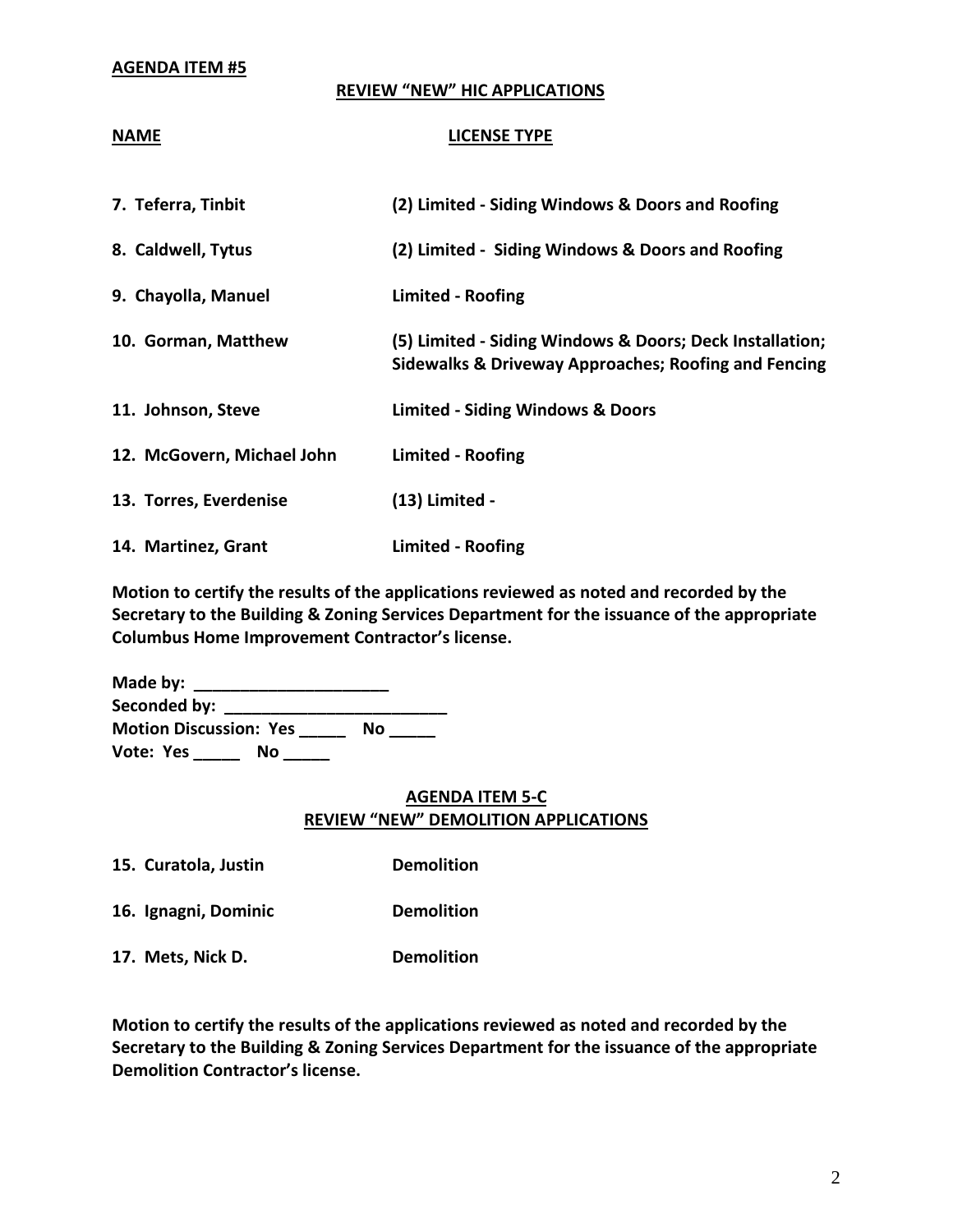| Made by:                      |    |    |  |
|-------------------------------|----|----|--|
| Seconded by:                  |    |    |  |
| <b>Motion Discussion: Yes</b> |    | Nο |  |
| Vote: Yes                     | Nο |    |  |

### **AGENDA ITEM #6**

**Old Business:**

### **AGENDA ITEM #7**

**New Business:**

# **DUE PROCESS HEARING:**

Complaint filed by **Cynthia Burse/The House of Redemption** vs. **Hamilton Remodeling, LLC**, **G00298,** for the property located at **840 Parkwood Avenue**.

**Alleged Violations:** 4115.01 - Inspections Required; 4115.03 - Approvals Required; 4115.05 - Inspection before covering

| <b>FINDING OF FACT:</b>                                                                                       |  |  |  |  |
|---------------------------------------------------------------------------------------------------------------|--|--|--|--|
|                                                                                                               |  |  |  |  |
|                                                                                                               |  |  |  |  |
|                                                                                                               |  |  |  |  |
| VOTE: _________ YES _________ NO________                                                                      |  |  |  |  |
| ,我们也不会有什么。""我们的人,我们也不会有什么?""我们的人,我们也不会有什么?""我们的人,我们也不会有什么?""我们的人,我们也不会有什么?""我们的人<br><b>CONCLUSION OF LAW:</b> |  |  |  |  |
|                                                                                                               |  |  |  |  |
|                                                                                                               |  |  |  |  |
|                                                                                                               |  |  |  |  |
| VOTE: _________ YES _________ NO_________                                                                     |  |  |  |  |